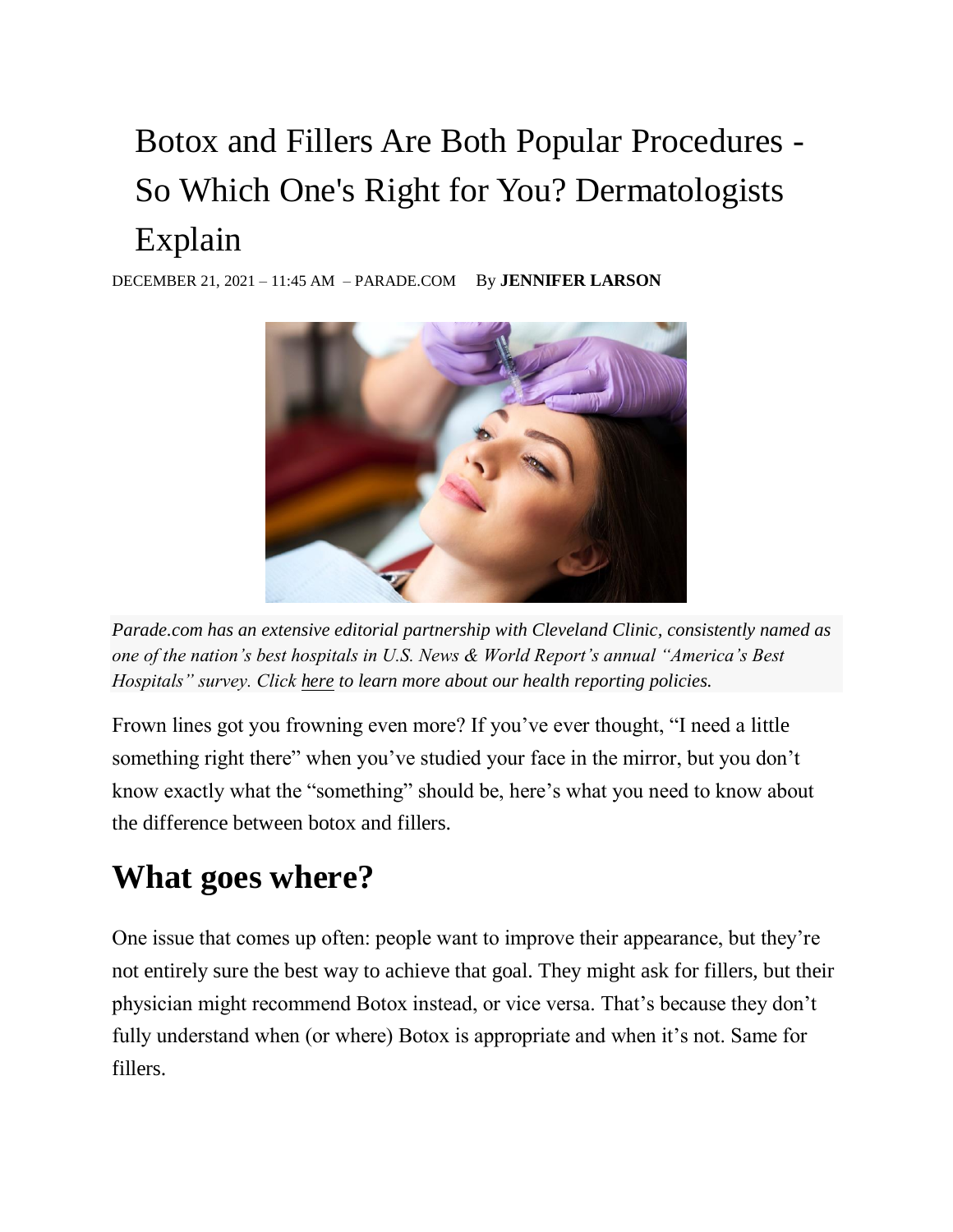"They know the problem they want to correct, but they ask for the wrong thing," is how **Dr. Stephen Hess, MD**, medical director of Center City Dermatology, puts it.

Here's a quick-and-easy way to keep Botox (or botulinum toxin) and fillers straight: divide the face in half. Botox is typically used in the upper part of the face, while fillers are usually injected into the lower part of the face. Of course, that can and does vary, but generally speaking, that's the approach that most experts take with these products.

### **What's the difference between Botox and fillers?**

Botox and fillers can both help you improve the appearance of your skin, but they're very different products. Here's how each product is typically used.

#### **Botox**

Products containing the botulinum toxin known as onobotulinumtoxinA are incredibly popular for temporarily smoothing out wrinkles and lines that occur from frowning, smiling, squinting and just generally using your face. Why? Because they work. In fact, the American Board of Cosmetic Surgery [reports that neurotoxin treatments are](https://www.americanboardcosmeticsurgery.org/procedure-learning-center/non-surgical/guide-botox-type-injectables/)  [the most popular cosmetic procedure in the U.S.](https://www.americanboardcosmeticsurgery.org/procedure-learning-center/non-surgical/guide-botox-type-injectables/)

Technically, these products temporarily paralyze the muscles under your skin by blocking signals so they can't contract. When you can't move those muscles, the skin on top doesn't wrinkle. (Neurotoxins are also used to treat [a variety of other](https://www.mayoclinic.org/tests-procedures/botox/about/pac-20384658)  [conditions,](https://www.mayoclinic.org/tests-procedures/botox/about/pac-20384658) including chronic [migraine,](https://parade.com/1134949/hollypevzner/get-rid-migraine-fast/) lazy eye, excessive sweating, and bladder dysfunction, according to the Mayo Clinic.)

*"If it's injected properly, it basically weakens the muscles and you don't have as many lines," explains dermatologist Rebecca Baxt, MD, MBA, medical director of [Baxt Cosmedical](https://www.cosmedical.com/) in New Jersey.*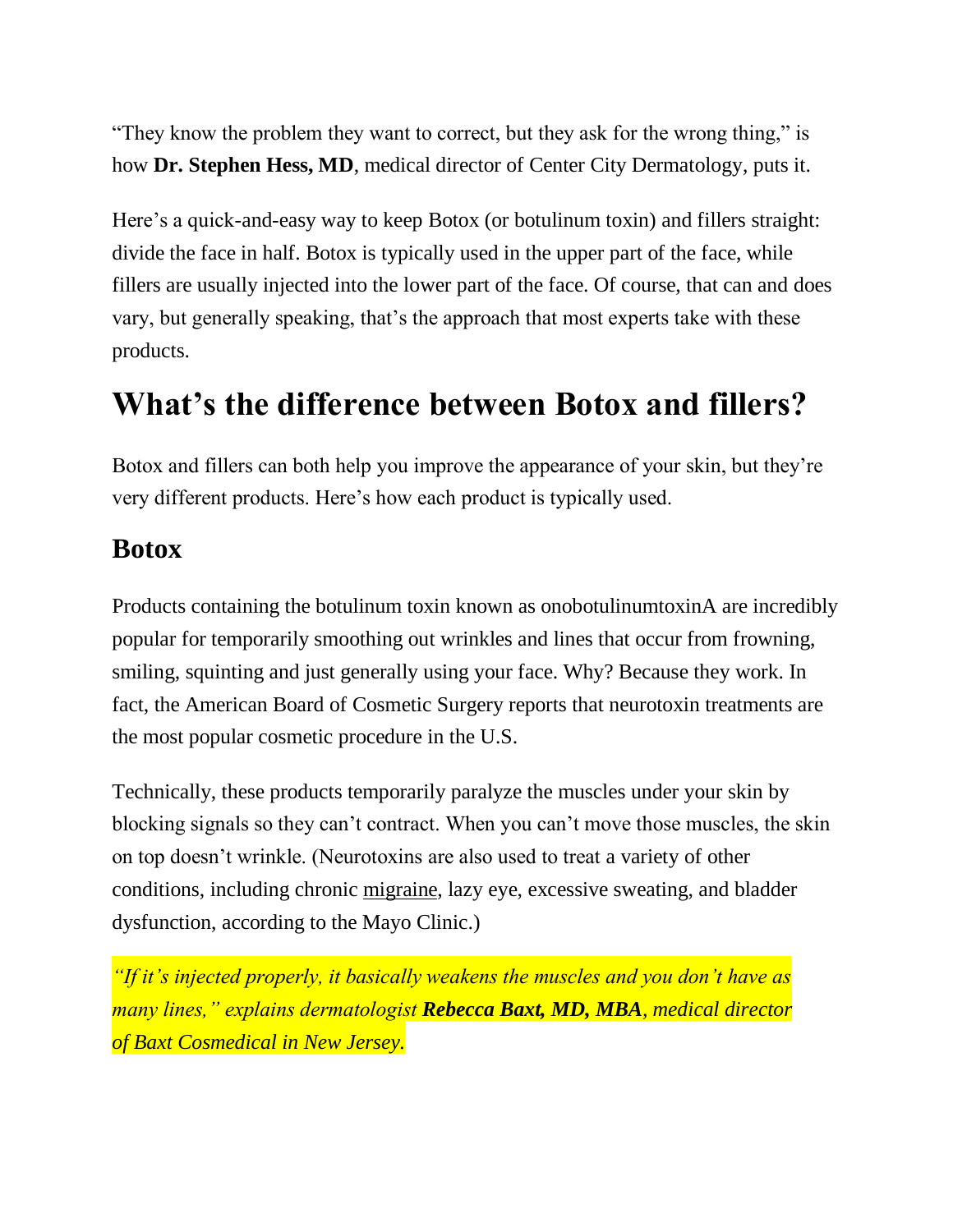*If you're looking to smooth out those crow's feet or the "11s" between your eyebrows, Botox isn't your only option, either. While Botox was the first brand of neurotoxin to hit the market, [other FDA-approved products include Dysport, Jeuveau,](https://www.americanboardcosmeticsurgery.org/procedure-learning-center/non-surgical/guide-botox-type-injectables/)  [and Xeomin.](https://www.americanboardcosmeticsurgery.org/procedure-learning-center/non-surgical/guide-botox-type-injectables/)*

*You can expect to need a new set of injections about every three to four months if you want to maintain the results, Dr. Baxt notes. As for cost, according to the American Society of Plastic Surgeons, [the average cost of a Botox session](https://www.plasticsurgery.org/cosmetic-procedures/botulinum-toxin/cost) is \$466, according to 2020 stats. Insurance typically won't cover Botox for cosmetic reasons, but if you need it for a physical reason, it will.*

### **Fillers**

Fillers are just what you might imagine: a substance that fills in an area where you've lost some volume, an unfortunate phenomenon that tends to occur as you age.

According to the American Society of Plastic Surgeons, [fillers can be used for a](https://www.plasticsurgery.org/cosmetic-procedures/dermal-fillers)  [variety of concerns,](https://www.plasticsurgery.org/cosmetic-procedures/dermal-fillers) including enhancing thin lips and shallow contours of the face, improving the appearance of some scars, and softening wrinkles and creases.

The American Society of Plastic Surgeons reports that the [most commonly used](https://www.plasticsurgery.org/cosmetic-procedures/dermal-fillers/types) types [of filler](https://www.plasticsurgery.org/cosmetic-procedures/dermal-fillers/types) are:

- Hyaluronic acid, which is used for a variety of complaints, including [acne](https://parade.com/1027677/marijkevroomendurning/how-to-get-rid-of-acne-pimples/) scars and other scars, frown lines between the eyebrows, and vertical lines at the lip known as smoker's lines.
- Calcium hydroxylapatite, which is often used to address nasolabial folds, marionette lines at the corners of the mouth, and frown lines.
- Polyalkylimide, a semi-permanent filler used to plump up thin lips and fill in deeper wrinkles, as well as enhance cheeks and restore volume lost due to aging
- Polylactic acid, which is used for deep nasolabial folds and laugh lines, as well as plumping thin lips.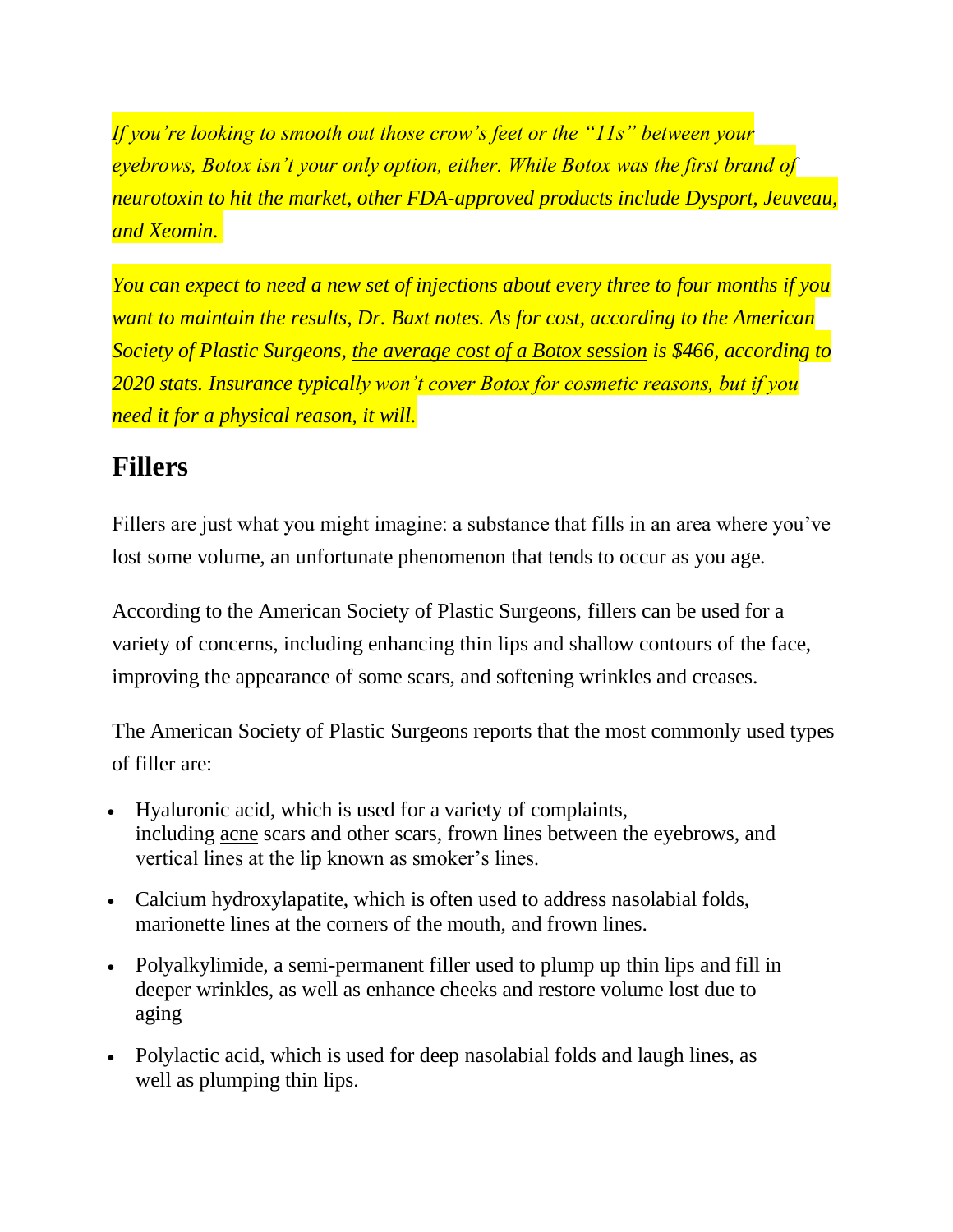• Polymethyl-methacrylate microspheres (PMMA), which is a more permanent or long-lasting filler often used to treat acne scars, deeper wrinkles and furrows, and plumping thin lips.

Fillers do last longer than botulinum toxin injections as a general rule. Some last about six months, but others can last two years or even longer in the case of a PMMA filler like Bellafill, which is approved for use up to five years. As for cost, The American Society of Plastic Surgeons reports that fillers vary widely in cost, depending on what kind you get. But [according to 2020 statistics from the ASPS,](https://www.plasticsurgery.org/cosmetic-procedures/dermal-fillers/cost) a hyaluronic filler averaged \$684. The ASPS notes that health insurance usually does

### **How to choose between Botox and fillers**

#### So, which one's better: Botox or fillers?

The answer is whichever product that's appropriate for your needs and will address your concerns without causing any adverse or unintended results. For example, you don't want to use Botox around your mouth, because it might seep into the muscles and cause your lips to droop, for example, cautions plastic surgeon **Dr. Alan Matarasso, MD, t**he immediate past president of the American Society of Plastic Surgeons.

Usually, it's one or the other. But occasionally, it might not be. **Debra Jaliman, MD**, a dermatologist and assistant professor of dermatology at the Icahn School of Medicine at Mount Sinai, says she typically treats crow's feet with Botox, but she treats [smile](https://parade.com/1045449/marynliles/smile-quotes/) lines with filler. But sometimes, she will very strategically use both Botox and filler in a particular area, as do some other providers.

"With a strong frown muscle, I use Botox first," she explains. "Two weeks later, after it works, if there is still a hint of a line, I add filler."

Ultimately, your physician should guide you toward choosing the right products to address your concerns about your appearance. And don't be afraid to ask, if you don't